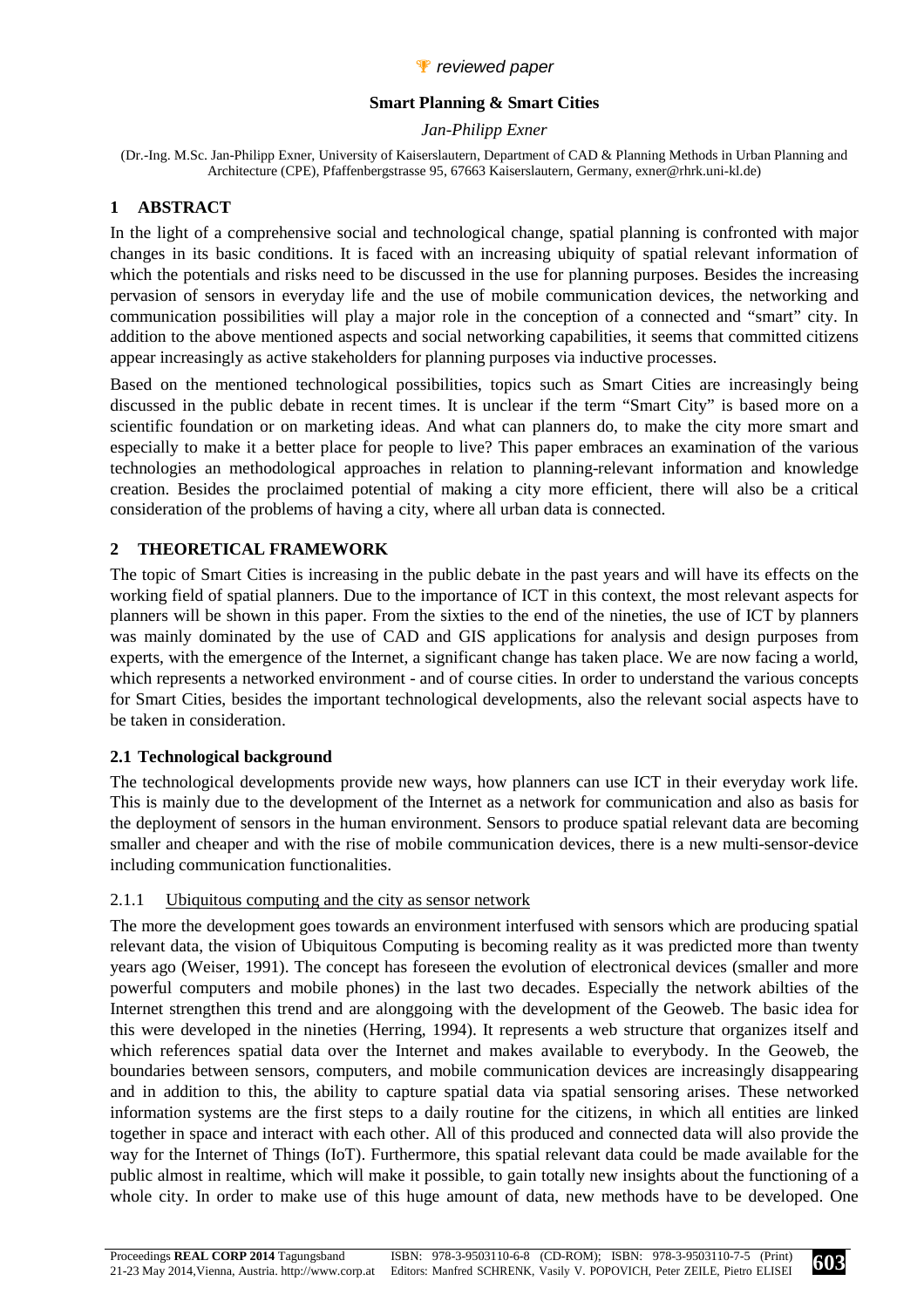concept which is going to be considered as very important from the scientific and business perspective is Big Data, which will play a crucial role in the future as tool to the generate knowledge out of data.

# 2.1.2 Humans and mobile phone as sensors and data producers for the city

The term of Volunteered Geographic Information (VGI) was introduced in 2007 and described the citizens as potential sensors. Goodchild explained in this context, that the "network of human sensors has over 6 billion components, each an intelligent synthesizer and interpreter of local information. It is User-Generated-Content (UGC) with spatial reference. One can see VGI as an effective use of this network, enabled by Web 2.0 and the technology of broadband communication" (2007, p. 218). The rapid distribution of mobile communication devices strengthens this trend. It forms the basis for the Sensor Web made out of the described elements. Furthermore, people can act as implicit as well as explicit sensors in their environment and generate a variety of data that is relevant for spatial planning which will be gathered by deductive and inductive monitoring methods (Exner, Zeile, & Streich, 2011). Based on the increasing amount of usergenerated data, the question regarding the representative nature of information will arise and has to be deliberated wisely.

# **2.2 Social aspects**

As mentioned before, the technological development forms the basis for the citizens' ability, to produce more UGC. This goes along with the development from the Web 1.0 towards the Web 2.0 which also contains a strong social perspective. In particular, the developments outlined in the field of mobile communication devices and social networking opportunities on the Internet offer many opportunities for spatial planning. With this progress, more and more people are seeing the ability for engaging themselves in urban Bottom-Up-Planning processes (Streich, 2012) and crowdsourcing for spatial planning purposes is getting more and more important (Papadopoulou & Giaoutzi, 2014). Though these developments are not new - even before the development of Web 2.0, social networks played an important role for human existence. They have always formed the hub for the development of cities in earlier times and are the origin of the city and society. Whereas most of the Smart City Concepts of big companies are focussing on efficiency, the social aspects were underweighted. "Markets, temples and palaces created social networks organized for commerce, worship and government. Over time the interactions within these networks became more layered and complex. It turns out that sociability, not (just) efficiency, is the true killer app for cities" (Ratti & Townsend, 2011, p. 45). In addtion, to find smart solutions for making cities smarter, technological and social aspects together will play a crucial role which could be seen by the development of new smartphonebased apps. Important at this point are the network-like structures, which have a catalytic effect on Bottom-Up-approaches and promote the endogenous creation of innovative solutions in urban areas. The aspects of mobility and networking previously described enable citizens new opportunities and encourage creativity in problem solving through Bottom-Up activities.

# **3 SMART CITIES**

The topic of Smart Cities is increasingly discussed in the public debate but there is no sharp definition from a scientific point of view. An embracing explanation is a city, in which "ICT is merged with traditional infrastructures, coordinated and integrated using new digital technologies. These technologies establish the functions of the city and also provide ways in which citizen groups, governments, businesses, and various of agencies who have an interest in generating more efficient and equitable systems can interact in augmenting their understanding of the city and also providing essential engagement in the design and planning process" (Batty et al., 2012, p. 492). Due to this, the Smart City topic found it's ways on the agendas of big corporations like IBM, Cisco Systems, Siemens, Accenture, Ferrovial and ABB. They are setting their sights on the urban market and are foreseeing a multi-billion dollar market (Ratti & Townsend, 2011, p. 45). It is considered as a big future business field in the ICT-sector for developing tools which could improve the competitiveness and the quality of life for the citizens because the deduction from this is: "smart cities are competitive cities" (Batty et al. 2012, p.512). However, "a Smart City is something more than 'just' a digital or an intelligent city, where the attention is mainly drawn on the ICT components, as enabling connection and exchange of data and information within an urban environment" (Murgante & Borruso, 2013, p. 630).

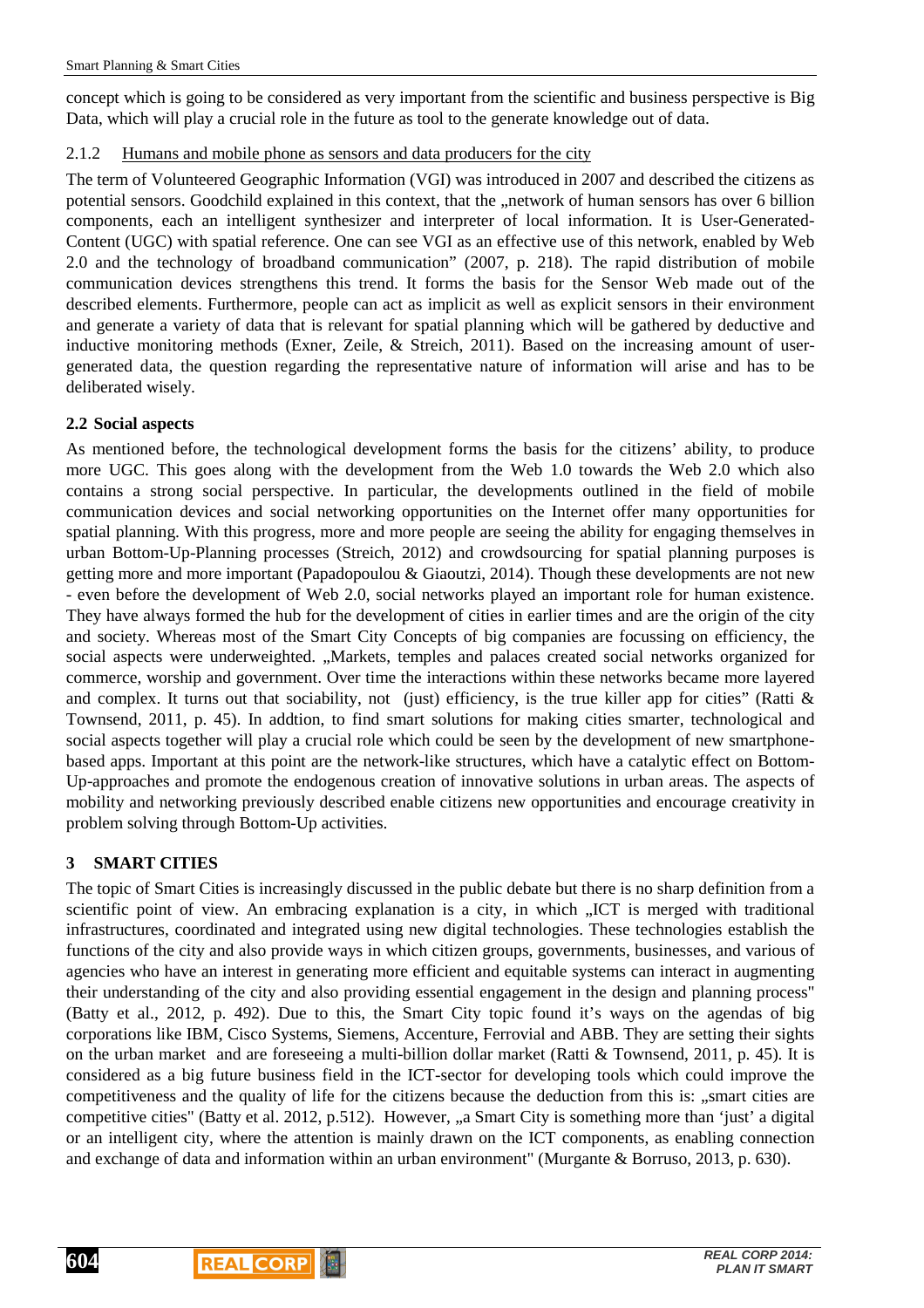

Fig. 1: Smart Cities & Smart Planning (Own Source, 2014)

As seen on the previous quote by Michael Batty, there is no real clear defintion of Smart Cities and what they should provide. These broad definitions show that the requirements and demands on Smart Cities are not finally defined and the different entities (Cities, Companies, Research institutions e.g.) connect the term of "Smart Cities" with their own respective goals (Wolfram, 2012). Basically, there could be a distinction into two main types. There is an array of cities which is focussing primarily on the effiency of the urban body in the fields of ecology (less CO2 pollution, less energy consumption, lower emissions, better urban transport e.g.) and economy (competitive, attractive for talented citizens cities e.g.). The other approach has a social perspective, which focusses on the citizens to provide them a better quality of life and to engage them to be a part of the participatory networks of the knowledge society. There are various types of smart cities whereas some of them contain charactersitics of both types, but the next sections shows representatives of each group.

# **3.1 Top-Down Smart Cities**

Top-Down Smart Cities were primarily run by city institutions, often in a close cooperation with ICTcompanies or other research facilities. There is a straight concept behind it, which is often focussed on measurable parameters like CO2-efficiency for example. One of the most prominent representatives is Masdar City in the United Arab Emirates, whose goal is the realization of an ecological and sustainable city in the outskirts of Abu Dhabi by the middle of this decade. After it is completed the city should be CO2 neutral due to the nearly exclusive use of renewable energy (Masdar City, 2012). To ensure this, a special condensed architecture has been implemented with the concept from the British architect Norman Foster. In order to establish this city, a completely undeveloped area was planned in the plain desert. The newly founded Masdar Institute of Science and Technology aims to provide the scientific backbone for developing new technologies, which are used during the city-building process and could act as a marketing instrument to attract talented students from over the world.

On the basis of the close cooperation with ICT-companies during this city-building process from scratch, these cities tend to act as forerunner and marketing instrument for the companies themselves. One well known example in this context is the city of New Songdo City in South Korea. This project is located in the hinterland of the metropolis Seoul, close to the international airport Incheon. New Songo is supported extensively by the domestic Korean companies in the field of ICT as well as from Cisco Systems in particular, who want to apply their concepts for networked and intelligent cities in this big urban research laboratoy. Like in Masdar, the approach was to create a city from scratch on a piece of a man-made coastal area. The goal for the city is to gain a population of 65,000 citizens by 2015, under the light of the implementation of comprehensive sustainability and high urban quality of life (Hatzelhoffer, 2011). Similar to the example from the United Arab Emirates, the concept was to design the new structures strictly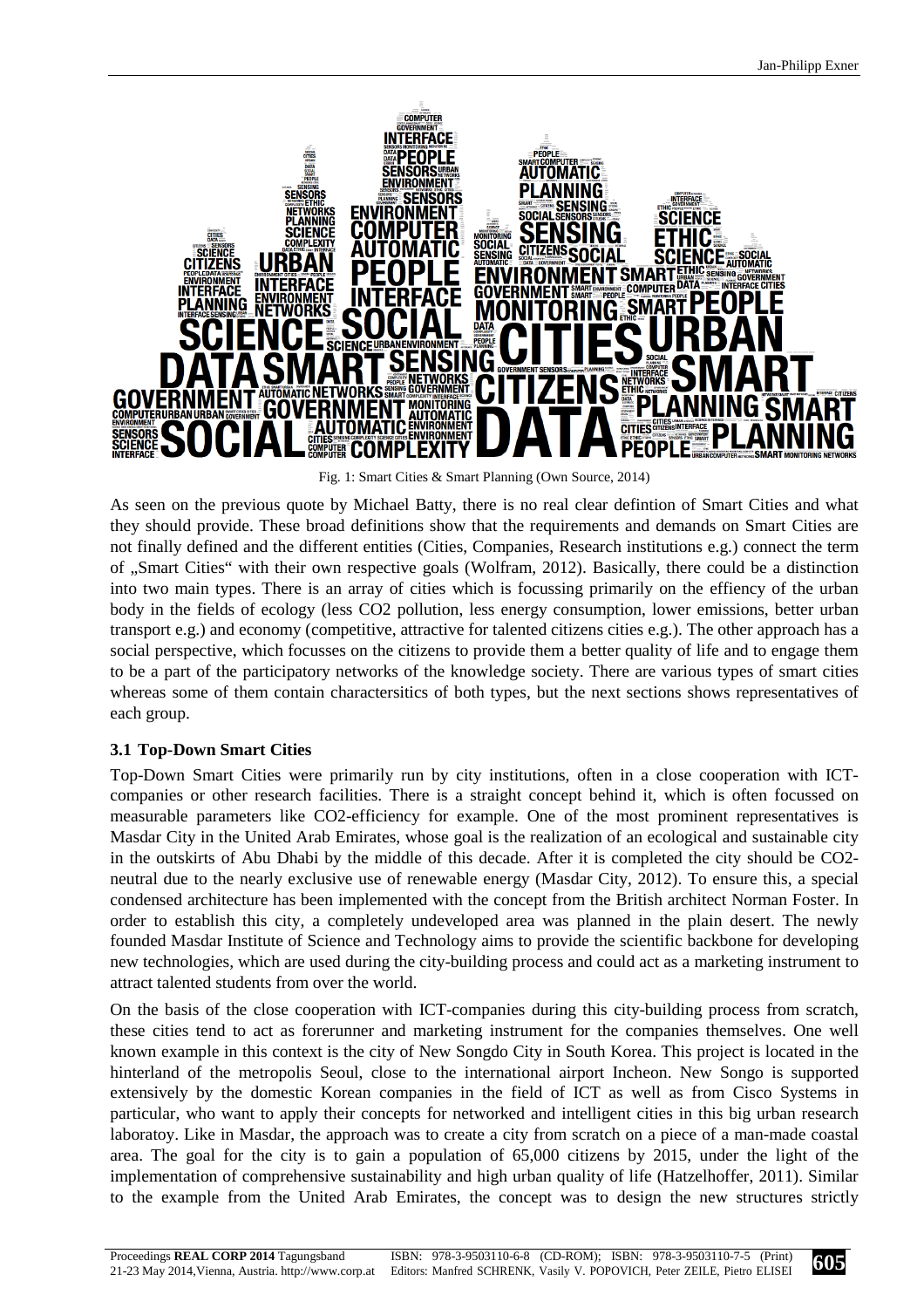according to the principles of efficiency. Furthermore, the equipment of the public space with various sensors to provide the basis for control and optimization abilities was an additional goal to that. The concept of an urban area penetrated with various kinds of sensors is called U(biquitous)-City in South Korea (Jang & Suh, 2010). Though, both cities are showing the example of a completely new planned city, most of the cities world wide are already existing which makes it much more complicated to apply such complex and comprehensive concepts for urban areas. There are examples like Smart Santander in Spain but in order to exploit the full potential, a closer look to Bottom-Up-Planning-principles in the context of Smart Cities has to be done.

### **3.2 Bottom-Up Smart Cities**

The knowledge society and social networks are the basis for the second concept of Smart Cites which are mainly driven by local inhabitants. Bottom-Up Smart Cities are trying increasingly to make use of the inductive and innovative potential of the population to achieve new creative solutions. It is important to see: "What do the people want?" instead of "What do city councils and companies think is the best for them?". In this case, citizens are the driving force to makes a city "smarter". Due to the developments of ICT and the corresponding connection possibilities via social networks, the citizens have the ability to act by their own without any kind of supervison. It will be clear, that "the ability for all citizens to communicate with each other and with agencies and groups that represent them, has provided a new sense of urgency and possibility to the idea that smart cities are based on smart communities whose citizens can play an active part in their operation and design" (Batty et al. 2012, p. 492).

The creative potential of the citizens is significant and has to be taken into account. This could be realized when interested citizens can access urban data sets and services and develop their own creative ideas via ICT infrastructure and networks. As example for this, app competitons like "NYC Big Apps" (City of New York, 2011) could be considered, because for this call, the citizens were encouraged to develope own smartphone apps with innovative solutions for the city (parking spot finder, bikeways navigation system e.g.). In order to gain a wide support by the inhabitants, it is important to form the dialogue with citizens and other stakeholder groups as widely as possible. This enables the development of a common understanding of problems and risks for their city. The reason is that "the value and importance of a city can not be alone measured in their efficiency and sustainability, but rather in the degree of its sociability" (Ratti & Townsend, 2012, p. 65).

# **4 SMART PLANNING**

The question is, if and how planners could make cities smarter and turn them into Smart Cities and if the changing urban circumstances will have its special effects of the profession of spatial planners. The technological and scientifical influences are undergoing an important development (Batty, 2013) and could be considered as the foundation for the mentioned social aspects like Web 2.0 for example. The influences of ICT infrastructures contain some problematic issues which have to be discussed.

### **4.1 Potentials and risks of ubiquitous ICT-infrastructures for cities**

Planners will be at a crucial role to foster smart cities through smart planning approaches and have to be aware of their important role at the intersection of companies, urban authorities and the citizens. As it can be seen on the agendas of many companies and city councils, most of the Smart Cities concepts focus on energy efficiency issues in order to improve ecological (less pollution) or economical aspects (less energy costs). With this as a background, the idea of a Smart City as competitive city seems to be clear. Furthermore, due to the wide range of ICT competitors in this field, the cities could be considered as technical laboratories which can produce innovative solutions to improve the people's lives. Such Smart City concepts could also be used for image campaigns to present the city as a good and innovative location for attracting new companies and talented people. However, there are two sides to consider.

If Smart Cities are heavily based on ICT-networks, there will also be problems occuring with this circumstance. A complex connected mobility network for example has to be very robust in terms of system errors as well as cyber attacks. The more the city turns into a computer - the more the city turns into a computer, with all of its advantages and disadvantages. Even a small software problem in the meshing digital infrastructures could lead to huge effects for the citizens like traffic jams or heavy accidents for example.

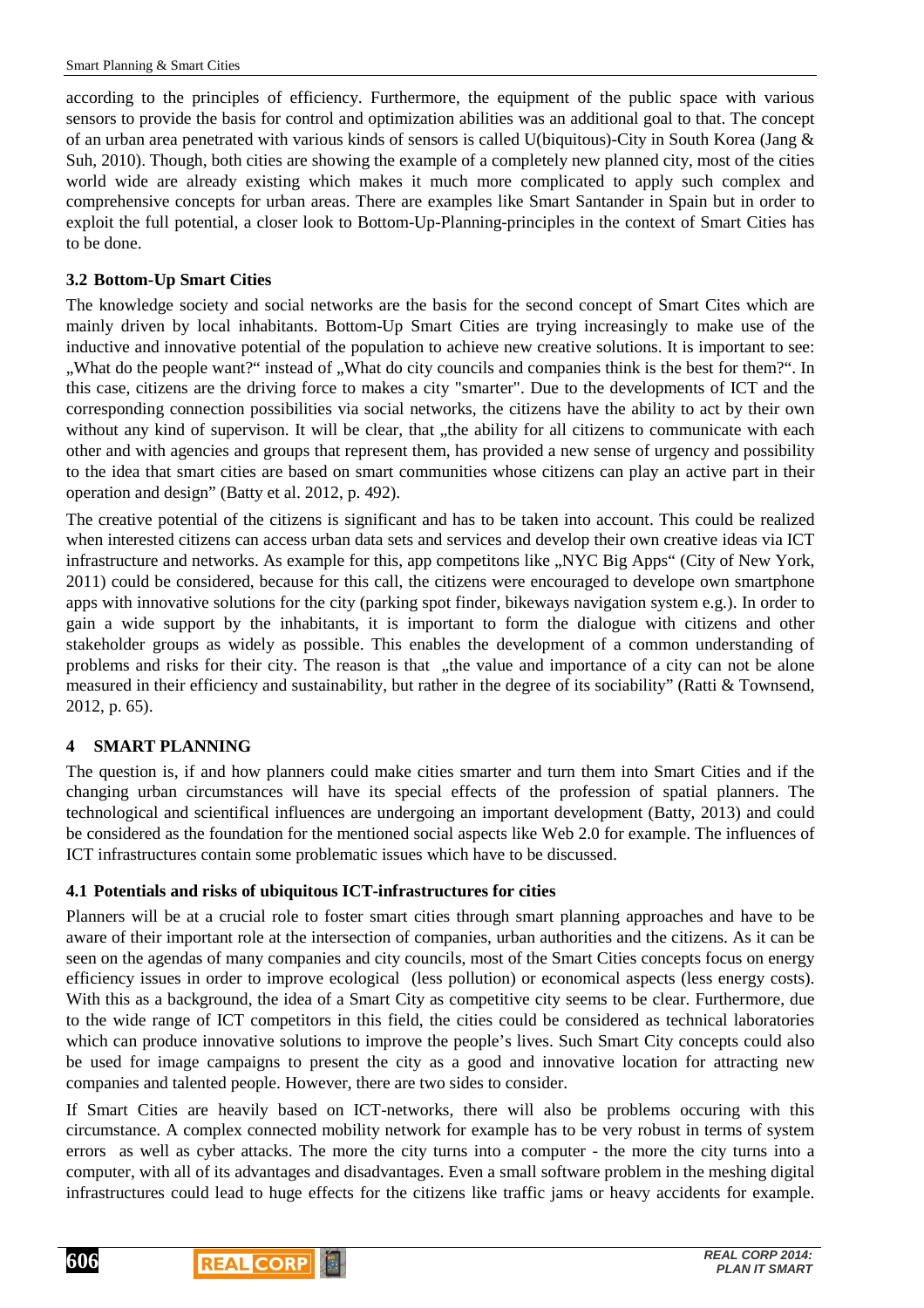The more automation of urban routines is introduced, the higher the risk potential by external influences. It has to be considered where to draw the line for blind reliance from the algorithms and besides this, whoever controls data can control urban routines. And the more the outsourcing process of such services by city councils is going on, the more the power lies in the hand of ICT corporations. If a company has wide data access rights in urban security issues, the question will be: Who watches the watchmen?

In additon to that, there are also open legal questions regarding defective automation routines of urban processes. Furthermore, an increasing dependence on the ICT service providers has to be seen as potential area of conflict. The aspects outlined above demonstrate the need for both technical and ethical consideration. What is often considered a problem, is that  $n$  planners of intelligent cities  $(\ldots)$  actually make these technologies invisible, and hence put them in command rather than in dialogue with users " (Sassen, 2011). Besides the technological problems the issues of data privacy will arise in all different kinds of Smart Cities. Although Top-Down approaches for urban data gathering, such as Opportunistic Sensing, will produce useful data for the general public (like crowdsensing-based traffic measurements), there might also be a violation of the citizens' privacy (Exner, 2012). It has to be considered very wisely by a city, which of its sensitive data will be given into the hands of a foreign company for example. The revelations of Edward Snowden in 2013 just gave an insight into possible consequences.

#### **4.2 Organisation of cities**

The mentioned developments will have effects on all actors in the urban evironment and the question from a planners perspective will be how to work on an intersection between the various Bottom-Up and Top-Downapproaches in order to improve the urban living conditions for the people. It is a crucial point at which "mayors, architects, designers and technologists can play their most effective role in shaping truly smart cities – by marshalling and integrating the great engineering ressources of Top-Down approaches with the innovation of grassroot initiatives" (Ratti & Townsend, 2011, p. 48). Although urban institutions tend to be quite inflexible, it will be important for the coming decades, that, "just as the town was changed by information and communication technologies (...), institutions must adapt to a flexibility that significantly differs from existing organizations" (Batty et al., 2012, p. 512). In addition to this the Open Data movement has to be seen. It aims to provide public data free for everybody in order to foster Open Government, by giving more transparency and other beneficial developments for the general public. An important pioneer in terms of open geospatial data is the portal Data.gov.uk from the British government, which provides a wide range of spatial data. Over 3000 records with spatial planning relevance are available through this service (Geere, 2012). It was initiated by the British Cabinet and serves as a basis to discuss comprehensive municipal records, technical issues or the political line (Batty et al., 2010, p. 38). Another example is Vienna Open Data (Stadt Wien, 2013).

#### 4.2.1 Urban Information & Knowledge Platforms as incubators for smart urban solutions

There is an adminstrative support for Smart City concepts with a growing number in the recent years. Two of the most prominent examples are Smart City Vienna (Stadt Wien, 2012) and Smart City Amsterdam (2013). These cities host a website in order to bring creative Smart City solutions together and of course use them as a marketing tool. But these concepts could be carried out further, because especially for the big ICT companies, the ideas are going towards something like an Urban Operating System, which will be developed and updated and could be applied to various kinds of cities, to create a significant margin by scale effects for them. An average computer user is very familiar with problematic issues of an OS (instabilities, possible market dominace by a company, viruses...), but there is another big problem. The city has to be seen rather as an organism than a machine (Geddes, 1915). Cities agencies won't be able to regulate everything Top-Down by rigid concepts and ICT-infrastructures. If they want to do so against the will of the citizens, it will lead to emotional debates about the democratic principles in the society. It can not be neglected, that a city has grown over a long time, so too drastic changes to turn a city into a Smart City could be very problematic. Cities, as well Smart Cities, "always remain a construction site, a chaotic urban laboratory for innovation" (Ratti & Townsend, 2011, p. 68). Hence, the best way is to have an infrastructure that is not only flexible for adaptation, but also could act as an ecosystem for various kinds of urban software.

These software platforms could act as a "thriving bazaar of government services, offering basic building blocks that others can use" and "many of these new services are application programming interfaces (APls) -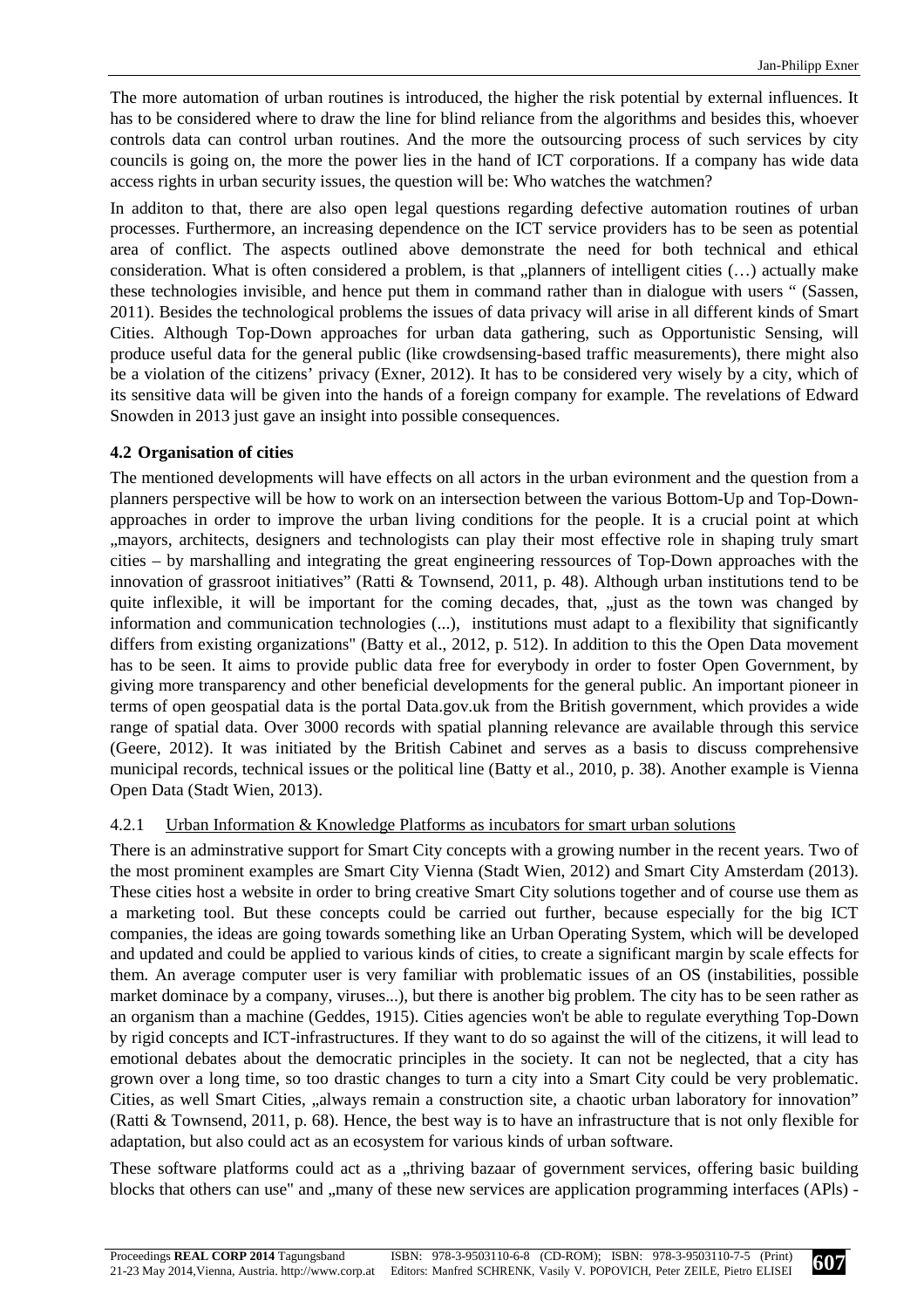mini-platforms that form the basis of another digital product, allowing for endless permutations" (The Economist, 2014, p. 15). In the digital world, big corporations and big governments may play similar roles, as "platform managers and curators of ecosystems. Cities or even governments may offer services to other cities and countries in fields such as online identity and regulatory oversight" (The Economist, 2014, p. 15). There has to be a specific degree of standartisation in the urban ICT networks. These have to be chosen so that they are not proprietary and prevent innovative Bottom-Up-solutions and equally open to city adminstrations, companies and citizens. The ethical aspects have to take in account that Smart City platforms are not non-transparent "Black boxes" planned in top-down manner by a small group of "specialists".

A common platform as a hub for urban information is the London Dashboard (Centre for Advanced Spatial Analysis, 2012). This website provides various urban data sets for its citizens in order to make use of them for various purposes. It collects not only data by its own, but combines existing data streams (traffic cameras, wheather and even for example data from social communities). Another promising approach here is the LIVE Singapore! Project (MIT Senseable City Lab, 2011), where an Internet-based platform was designed, in order to "capture the recorded variety of communication tools and microcontrollers and sensors real-time data and thus the pulse of a city from moment to moment" (Ratti & Townsend, 2011, p. 65). There will be a basic infrastructure in the sense of an open platform which aims to adminstration, companies and citizens understanding it as a "tool box" in order to be actively engaged. This project is not officially referred to as a Smart City, but it has characteristic aspects to make a wide variety of urban data streams in real time available to interested users. For this case, it is important, that such a platform is easily accessible, in terms of its data and also in terms of the usability, that it isn't too hard for an average citizen to use it. Furthermore, its structure has to be modular due to the changes which often occur and must therefore be very flexible. Based on this, a variety of Top-Down- and Bottom-Up-processes could be designed by companies and citizens for example. Thus, the platform provides the ability for companies or individuals to realize their own creative solutions that make the city truly "intelligent". It is also important, not to design an isolated application with these platforms. Some problems might have been processed similarly somewhere else on the world an there is no need to invent the same innovative schoolbus-information app for the second time. An intelligent linkage to existing solutions for existing problems can be very beneficial and be seen with Citymart - a marked place for innovative Smart City solutions (Citymart, 2013).

#### 4.2.2 Social aspects in smart urban areas

As it was stated before, besides the technological infrastructure it should not only be smart infrastructures, but also smart citizens be that shape the cities, because "rather than focusing only on the structure and control of networks, governments, technology companies and city planners should pursue more bottom-up approaches, to make cities smarter" (Ratti & Townsend, 2011, p. 44). Here, the participation of citizens (in this case the communication and collaboration between urban actors) and endogenous innovation potential of the city (innovative citizens, etc. social networks, education systems, triple helix, creative environments e.g.) play a crucial role. In smart cities also the manifestation of the concept of equality of sustainable cities is seen. This raises the question what makes a city really intelligent and how such an aspect can be measured.

Other important aspects are the ethical aspects of the ubiquitous information systems of the whole urban entity and its citizens. As mentioned before, questions about ownership and control of data have to be discussed. Especially the centralization of services in the hands of private companies could be complicated, and "centralization of smart-city infrastructure is risky, but decentralization doesn't always increase resilience" (Townsend, 2013, p. 265). The slogan "Knowledge is power" will be definitely more relevant in the upcoming Smart City discussions. There is for example the danger of misuse by a company and as well for an authoritarian state. Issues like data privacy and protection have to come to the public debate. And a totally new question about which data is to sensitive to provide for the general public. The example of publishing crime mapping data shows the problems of potential self fulfilling propehcies as well as stigmatization of city quarters and the different handling in different countries (Wendt & Exner, 2013). Hence, there is the general question about the long term perspective and goal of the city development. Is it generally for effciency purposes from which big corporations could benefit or with smaller, tailored solutions from which every citizens can profit directly. If these things were not taken into account, people would not be satisfied with their urban living conditions and probably move away. The city of Masdar for example is

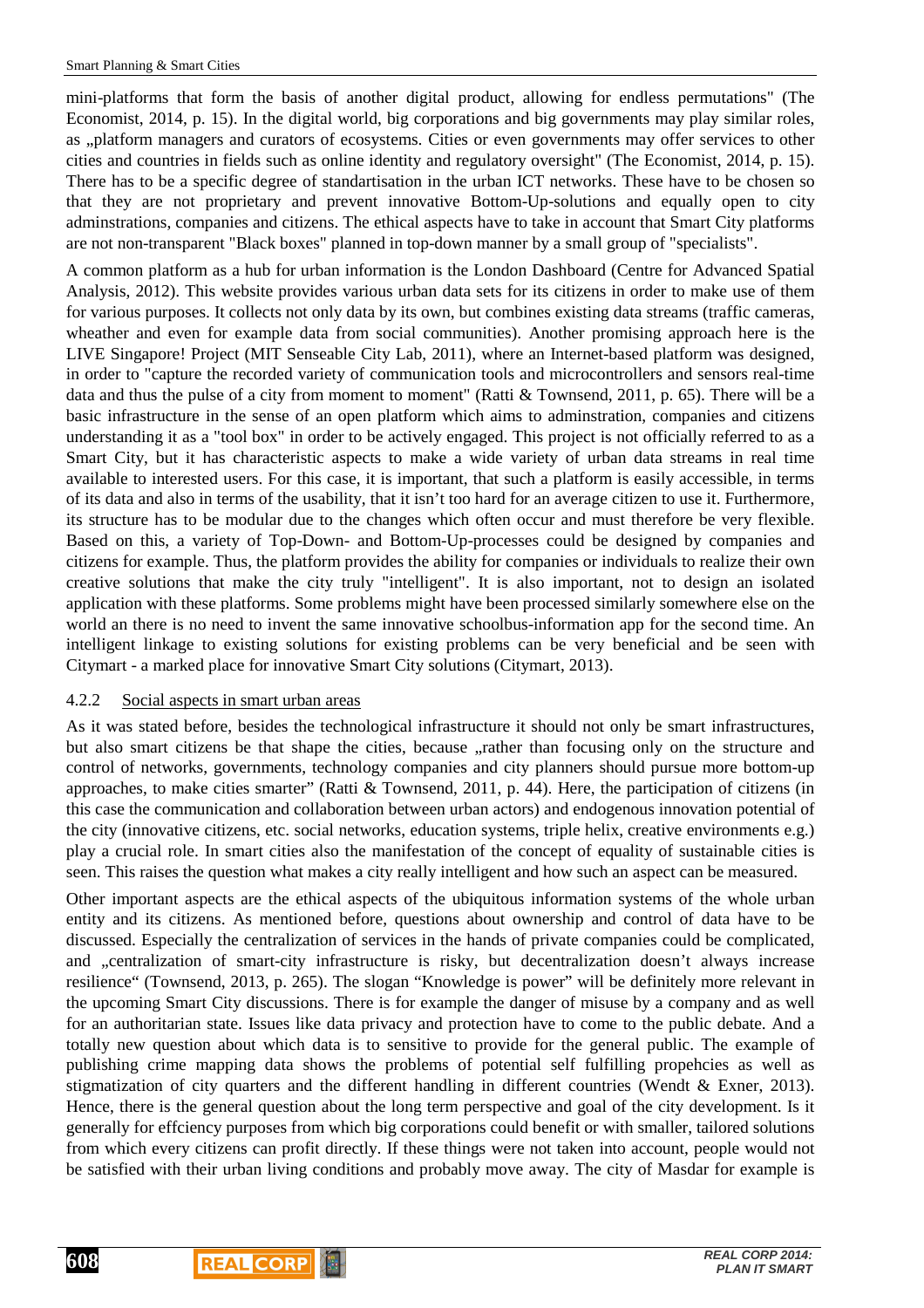facing the problem of attracting new people, because the majority of the people could not be convinced by this special Smart City concept (Sennet, 2012).

#### 4.2.3 Cities as complex entities

Cities always have been and always will be complex and chaotic entities. Every city has its own history, geography, inhabitants and especially also the local political circumstances. There are recurring patterns in every urban area, which forms the basis together with new ICT technologies for a completely new scientifical view of the city and the development of varius urban simulation models as it is described by Michael Batty. The local particularities have to be considered every time. In the light of increasing automation processes for the control of urban processes, the ideas of Patrick Geddes of considering the city as an organism rather than a machine have to be brought to mind. The best potenials have to be extracted out of these ideas and so "Geddes would no doubt approve of how today's smart-city builders are applying technology to urban challenges and seeking to develop a new, rigorous empirical science of cities. But he also understood the limits of science, and the need to view cities with eyes that see not only facts" (Townsend, 2013, p. 282). The technological potential in ICT seems to be unlimited, built was the same case during the times of newly planned cities like Brasilia for instance. The accordance to these times is remarkable and "the description of the serene and masterful guidance of the city-as-machine-for-living we hear from Siemens or Cisco or IBM are strikingly reminiscent of Le Corbusier" (Greenfield, 2013). As well as the limitations for technological driven concepts, there will also be some for the Bottom-Up-movement. "The grass roots may be a source of new ideas, but what they need is someone who can design and deliver a robust infrastructure that is centrally planned to be safe, efficient, and reliable at a reasonable cost" (Townsend, 2013, p. 154). This means, there has to be some kind of incubator for innovative citizens solutions to make the city smarter. Furthermore, the smartness on a regional level is getting important as well (Roth, Kaivo-Oja, & Hirschmann, 2013) and the possible interaction with the urban area has to be observed.

Urban Information and Knowledge platforms could act as such, being a hub for the citizens, companies and authorties to inform themselves and to interact. The dashboard-idea is also very helpful, because it brings the chance for integrating existing data feeds in order to prevent from multiple and costly data gathering approaches. In addition, the concept of learning platforms with the Triple-Helix-Perspective is regarded as an important aspect in making cities smarter (Allwinkle & Cruickshank, 2011). In order to foster innovation, the Living Lab Concept could be considered as methodology, which is "a model for organising specific innovation programmes and innovation projects and conducting innovation experiments. " (Schaffers et al., 2011, p. 444). All these social, technological and administrative requirments ask for skilled people at the interface position, which could be the spatial planners of the future.

# **5 CONCLUSION**

The question of how a city becomes a Smart City and how "Smart" planning may be, is difficult to answer, but a Smart City should first of all improve the living quality for the citizens and Smart Planning describes the necessary efforts which have to be done in the technological, social and adminstrative fields. There won't be any blueprint solutions, but the new developments in ICT provide a wide range of applications for cities. This opens the field for new scientific insights in relation to the functioning of the urban organism and besides searching for the most efficient way of functioning of the infrastructure, but also the necessary attempt to consider the city as a "laboratory for innovation" (Batty et al. 2012, p. 481).

Most of the prominent Smart Cities have concepts, wich focus mostly on optimization and efficiency, organized in a top-down manner and regarding the urban area simply as machine, which is controllable and adjustable. However, an intensive integration of the citizens for making cities smarter has to be done. This can be via participation through urban planning projects as well as by developing own creative Smart City apps, for example. There will be the challenge in the cities of the future to find the best way to combine the best from Top-Down- and Bottom-Up-approaches and convince the citizens of the fact, that they can be an active part of the city while contributing innovative solutions for the everyday life. The best way to create the best conditions for that is to have a common plattform to factor in the citizens. Though, whenever the inhabitants of a city will come in contact with such platforms, this "urban software" has to be "simple, modular, and open source" (Townsend, 2013, p. 286). The Smart Cities are not just built on smart infrastructures and smart ICT, but also the administrative authorties and citizens have to be smart and as an